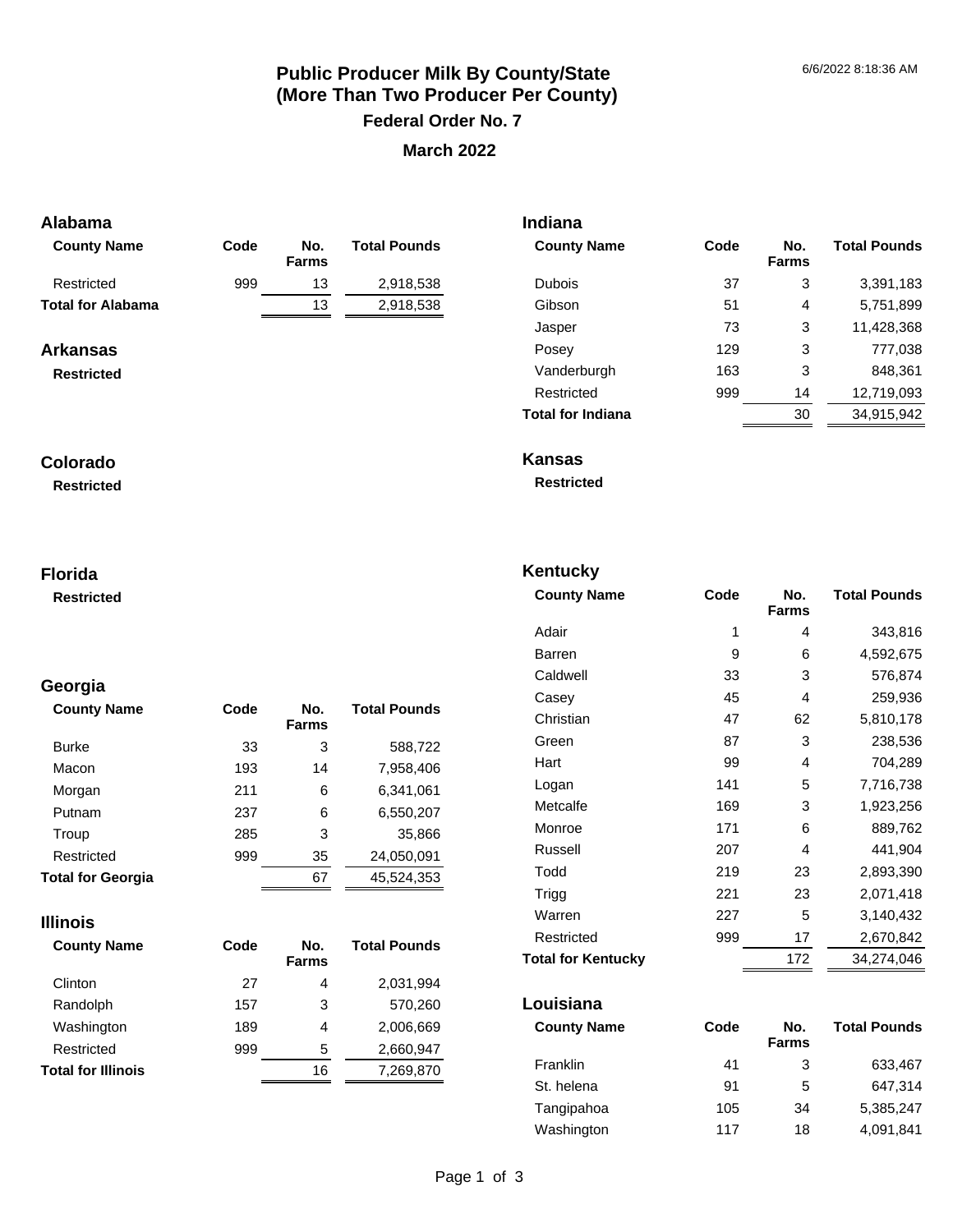# **Public Producer Milk By County/State (More Than Two Producer Per County) Federal Order No. 7**

#### **March 2022**

| Restricted                 |  |
|----------------------------|--|
| <b>Total for Louisiana</b> |  |

999 2 274,953 **Total for Louisiana** 62 11,032,822 **Oklahoma Restricted**

# **Michigan**

**Restricted**

#### **South Carolina Restricted**

**Tennessee** 

#### **Mississippi**

| <b>County Name</b>           | Code | No.<br><b>Farms</b> | <b>Total Pounds</b> |
|------------------------------|------|---------------------|---------------------|
| Marion                       | 91   | 7                   | 2,144,943           |
| Pearl river                  | 109  | 4                   | 111,415             |
| Pike                         | 113  | 3                   | 412,290             |
| Walthall                     | 147  | 5                   | 1,240,653           |
| Restricted                   | 999  | 21                  | 4,288,350           |
| <b>Total for Mississippi</b> |      | 40                  | 8,197,651           |

#### **Missouri**

**Nebraska Restricted**

**Restricted**

# Marshall 117 6 700,432 Maury 119 4 1,987,332 Robertson 147 3 807,600 Sumner 165 3 280,796 White 185 3 1,797,740 Wilson 189 3 792,036 Restricted 999 21 2,785,374 **Total for Tennessee** 52 14,052,858

Bedford 3 4 2,396,497 Henry 79 5 2,505,051

**Farms**

**Total Pounds**

**County Name Code No.** 

#### **Texas**

| <b>County Name</b>     | Code | No.<br><b>Farms</b> | <b>Total Pounds</b> |
|------------------------|------|---------------------|---------------------|
| Archer                 | 9    | 7                   | 1,607,390           |
| Bailey                 | 17   | 3                   | 772,946             |
| Deaf smith             | 117  | 3                   | 625,400             |
| Franklin               | 159  | 9                   | 6,410,659           |
| Hopkins                | 223  | 12                  | 13,030,954          |
| Moore                  | 341  | 3                   | 10,817,610          |
| Parmer                 | 369  | 4                   | 11,643,588          |
| Rains                  | 379  | 3                   | 98,168              |
| Upshur                 | 459  | 3                   | 515,909             |
| Van zandt              | 467  | 3                   | 5,683,531           |
| Wood                   | 499  | 5                   | 648,881             |
| Restricted             | 999  | 15                  | 10,835,395          |
| <b>Total for Texas</b> |      | 70                  | 62,690,431          |

# **North Carolina**

**New Mexico Restricted**

**Restricted**